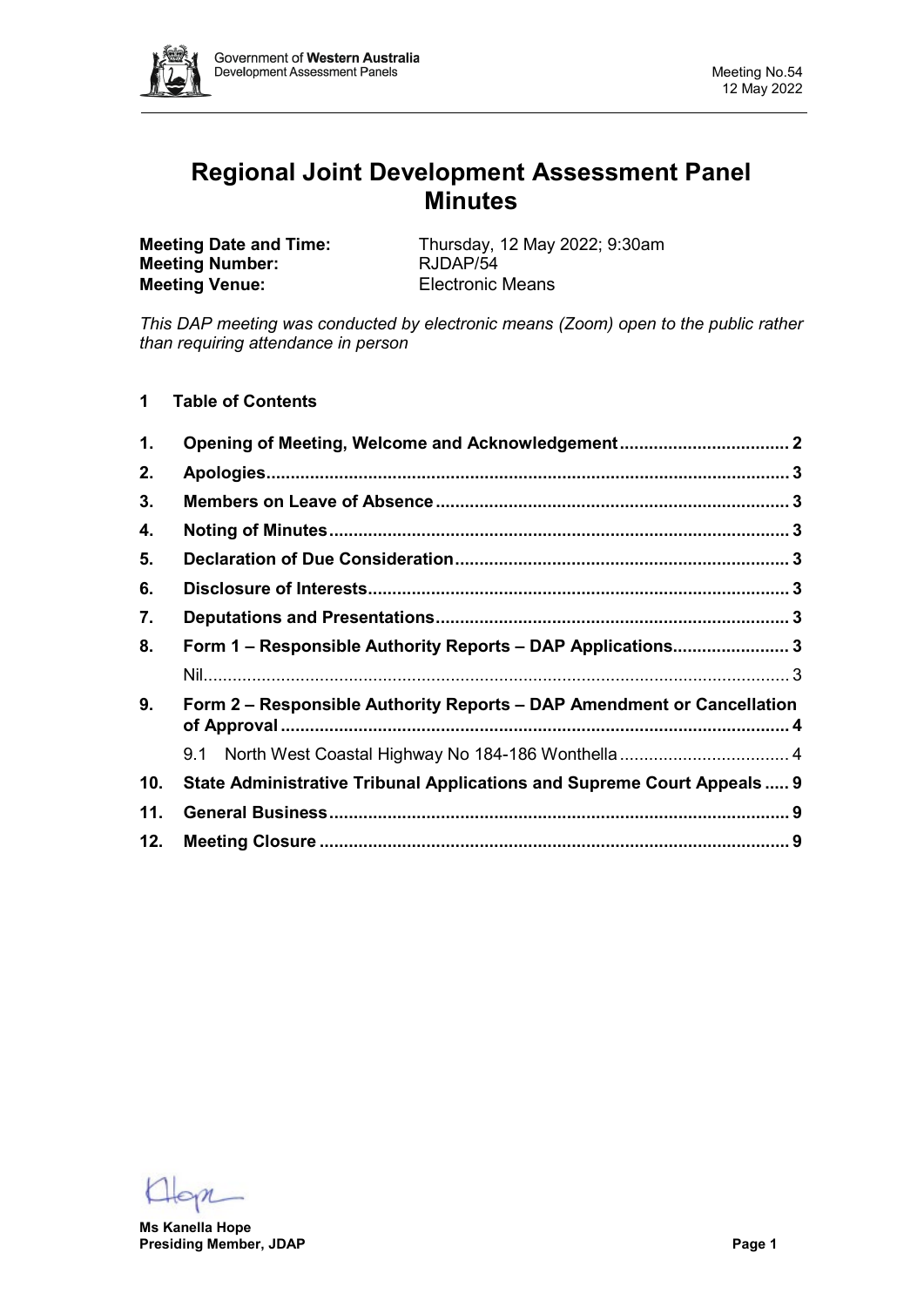

# **Attendance**

# **DAP Members**

Ms Kanella Hope (A/Presiding Member) Mr Brian Curtis (A/Deputy Presiding Member) Mr Justin Page (Third Specialist Member) Cr Robert Hall (Local Government Member, City of Greater Geraldton) Cr Natasha Colliver (Local Government Member, City of Greater Geraldton)

# **Officers in attendance**

Ms Serena Schewtschenko (City of Greater Geraldton) Mr Rajiv Kapur (City of Greater Geraldton) Mr Mike Dufour (City of Greater Geraldton)

#### **Minute Secretary**

Ms Samantha Hansen (DAP Secretariat) Ms Megan Ventris (DAP Secretariat)

#### **Applicants and Submitters**

Mr Reece Hendy (Planning Solutions) Mr Nathan Maas (Planning Solutions) Mr Vladimir Baltic (Transcore) Ms Louise Adamson (Department of Transport and Main Roads)

#### **Members of the Public / Media**

<span id="page-1-0"></span>Nil

# **1. Opening of Meeting, Welcome and Acknowledgement**

The A/Presiding Member declared the meeting open at 9:35am on 12 May 2022 and acknowledged the traditional owners and paid respect to Elders past and present of the land on which the meeting was being held.

The A/Presiding Member announced the meeting would be run in accordance with the DAP Standing Orders 2020 under the *Planning and Development (Development Assessment Panels) Regulations 2011.*

# **1.1 Announcements by Presiding Member**

The A/Presiding Member advised that in accordance with Section 5.16 of the DAP Standing Orders 2020 which states *'A person must not use any electronic, visual or audio recording device or instrument to record the proceedings of the DAP meeting unless the Presiding Member has given permission to do so.',* the meeting would not be recorded.

This meeting was convened via electronic means (Zoom). Members were reminded to announce their name and title prior to speaking.

**Ms Kanella Hope Presiding Member, JDAP Page 2**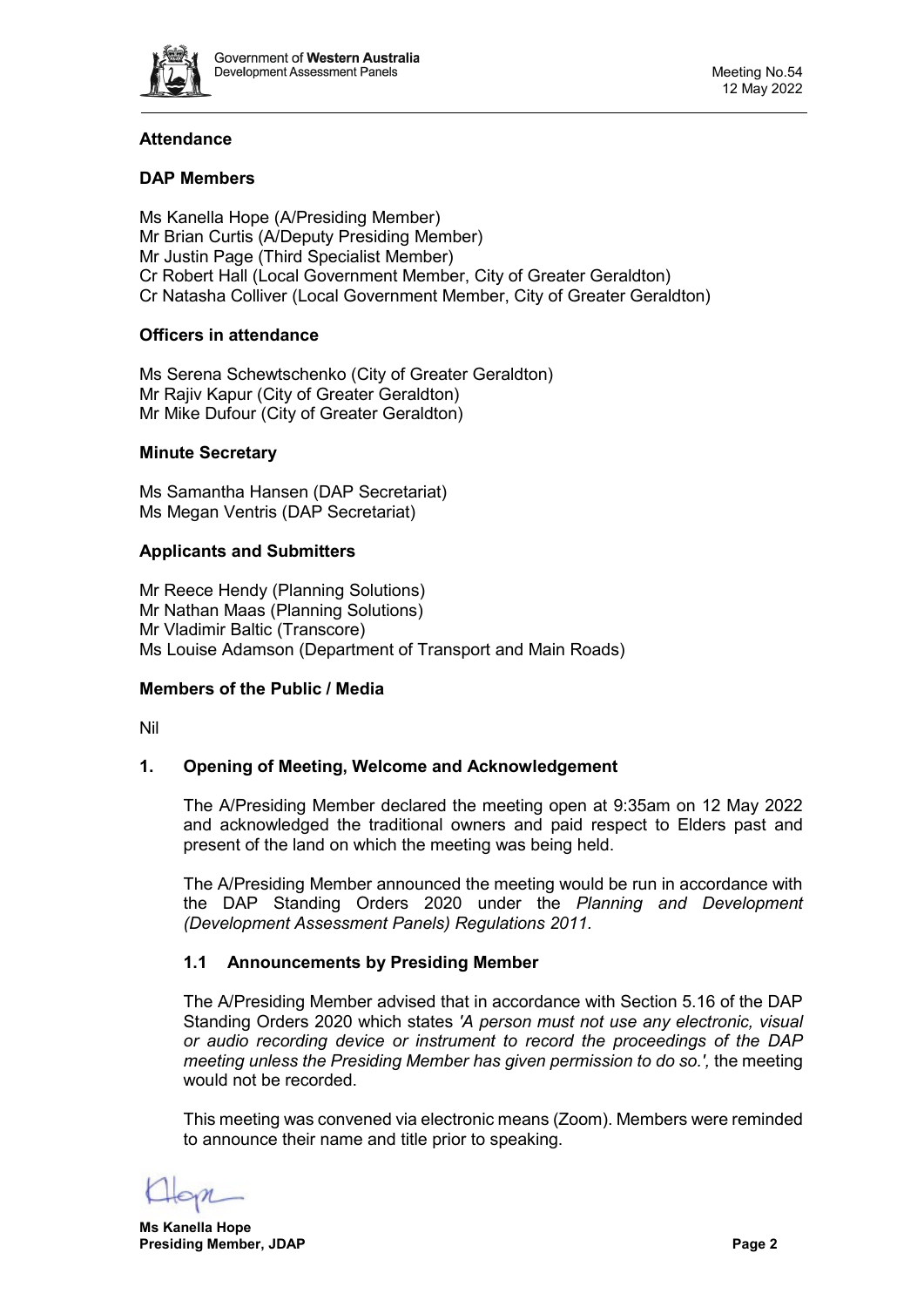

# <span id="page-2-0"></span>**2. Apologies**

Mr Paul Kotsoglo (Presiding Member) Mayor Shane Van Styn (Local Government Member, City of Greater Geraldton)

## <span id="page-2-1"></span>**3. Members on Leave of Absence**

Nil

## <span id="page-2-2"></span>**4. Noting of Minutes**

DAP members noted that signed minutes of previous meetings are available on the [DAP website.](https://www.dplh.wa.gov.au/about/development-assessment-panels/daps-agendas-and-minutes)

#### <span id="page-2-3"></span>**5. Declaration of Due Consideration**

The A/Presiding Member noted that an addendum to the agenda was published to include details of a DAP direction for further information and responsible authority response in relation to Item 9.1, received on 11 May 2022.

All members declared that they had duly considered the documents.

#### <span id="page-2-4"></span>**6. Disclosure of Interests**

DAP Member, Mr Paul Kotsoglo, declared a Direct Pecuniary Interest in item 9.1*.*  As Managing Director of the Planning Solutions (the Applicant) Mr Kotsoglo has a Direct Pecuniary Interest in this matter.

In accordance with section 6.2 and 6.3 of the DAP Standing Orders 2020, the A/Presiding Member, Ms Kanella Hope, determined that the member listed above, who had disclosed a Pecuniary Interest, was not permitted to participate in the discussion and voting on the item.

# <span id="page-2-5"></span>**7. Deputations and Presentations**

- **7.1** Ms Louise Adamson (Main Roads WA) addressed the DAP against the recommendation for the application at Item 9.1 and responded to questions from the panel.
- **7.2** Mr Reece Hendy (Planning Solutions) addressed the DAP in support of the recommendation for the application at Item 9.1 and responded to questions from the panel.
- **7.3** Mr Vladimir Baltic (Transcore) responded to questions from the panel.
- **7.3** Officers from the City of Greater Geraldton addressed the DAP in relation to the application at Item 9.1 and responded to questions from the panel.

# <span id="page-2-7"></span><span id="page-2-6"></span>**8. Form 1 – Responsible Authority Reports – DAP Applications**

Nil

**Ms Kanella Hope Presiding Member, JDAP Page 3**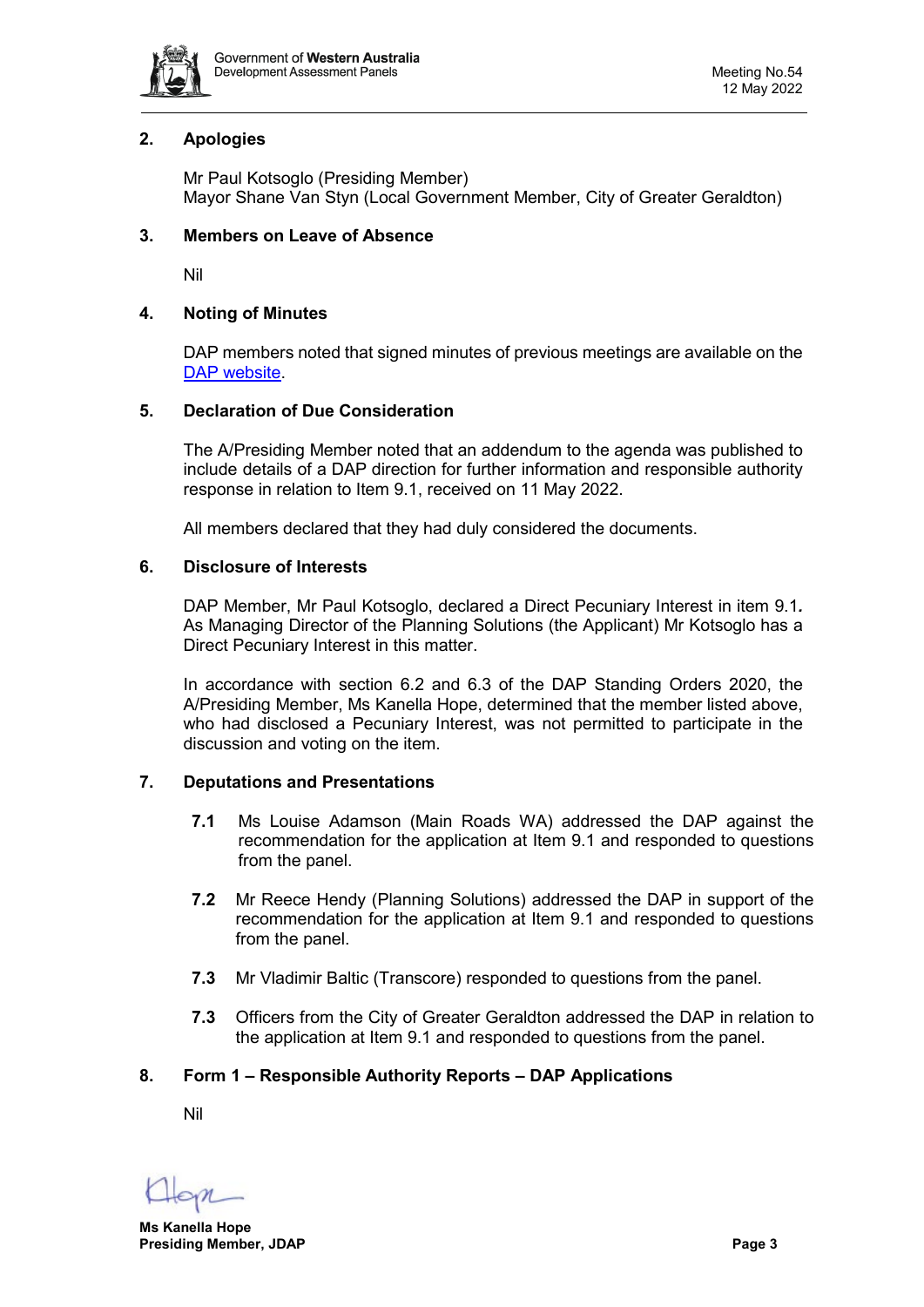## <span id="page-3-0"></span>**9. Form 2 – Responsible Authority Reports – DAP Amendment or Cancellation of Approval**

# <span id="page-3-1"></span>**9.1 North West Coastal Highway No 184-186 Wonthella**

| <b>Development Description:</b><br><b>Proposed Amendments:</b> | Service Station and Convenience Store<br>To amend the following aspects of the |  |  |  |
|----------------------------------------------------------------|--------------------------------------------------------------------------------|--|--|--|
|                                                                | development determined and approved by<br>DAP by:                              |  |  |  |
|                                                                | a) adding a drive through coffee lane                                          |  |  |  |
|                                                                | b) amending the site layout to accommodate the<br>drive through lane           |  |  |  |
|                                                                | expansion of the Convenience Store<br>C)                                       |  |  |  |
|                                                                | d) modification of external appearance<br>and<br>signage                       |  |  |  |
| Applicant:                                                     | <b>Planning Solutions</b>                                                      |  |  |  |
| Owner:                                                         | <b>Chantica Midwest Pty Ltd</b>                                                |  |  |  |
| Responsible Authority:                                         | <b>City of Greater Geraldton</b>                                               |  |  |  |
| DAP File No:                                                   | DAP/21/01999                                                                   |  |  |  |

#### **REPORT RECOMMENDATION**

**Moved by:** Mr Justin Page **Seconded by:** Cr Robert Hall

That the Regional JDAP resolves to:

- 1. **Accept** that the Amended DAP Application reference DAP/21/01999 is appropriate for consideration as a "Service Station and Convenience Store" with a drive through coffee lane land use and compatible with the objectives of the zoning table in accordance with Clause 3.15 of the City of Greater Geraldton Local Planning Scheme No.1.
- 2. **Approve** DAP Application reference DAP/21/01999 and accompanying set of Development Application Plans date stamped received 24<sup>th</sup> February 2022 contained in Attachment 1 in accordance with Clause 68 of Schedule 2 (Deemed Provisions) of the *Planning and Development (Local Planning Schemes) Regulations 2015*, and the provisions of the City of Greater Geraldton Local Planning Scheme No. 1, subject to the same terms, conditions and advice imposed by JDAP at its meeting on  $19<sup>th</sup>$  August 2021 as outlined as follows:

#### **Conditions:**

- 1. This decision constitutes planning approval only and is valid for a period of 4 years from the date of approval. If the subject development is not substantially commenced within the 4 year period, the approval shall lapse and be of no further effect.
- 2. Development shall be in accordance with the attached approved plans date stamped received 24<sup>th</sup> February 2022 (Attachment 1) and subject to any modifications required as a consequence of any condition(s) of this approval.

**Ms Kanella Hope Presiding Member, JDAP Page 4**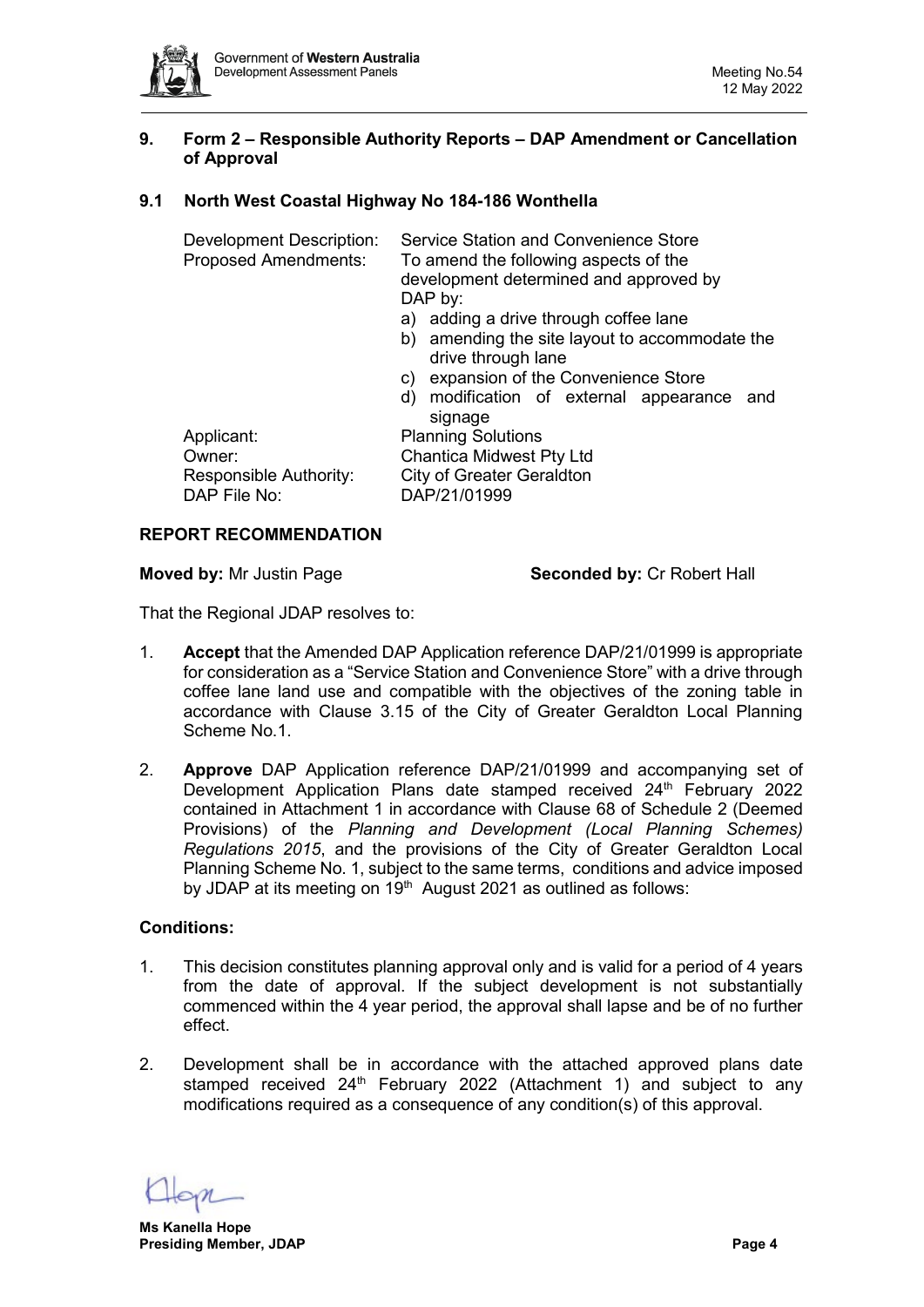

- 3. Prior to an application for building permit a detailed design of stormwater collection and system of disposal from the developed areas is to be submitted to and approved by the local government. The approved detailed design is to be implemented in full prior to the use of the approved development and maintained thereafter to the approval of the local government.
- 4. No goods or materials are to be stored in the areas set aside for parking, landscaping or within access driveways.
- 5. The area set aside for the parking of vehicles together with the associated access as shown on the attached approved plan(s) shall:
	- a. be installed prior to the commencement of the approved use;
	- b. be maintained thereafter;
	- c. be made available for such use at all times and not used for any other purpose unless otherwise approved in writing by the local government;
	- d. be properly formed to such levels that it can be used in accordance with the approved plan(s) and use;
	- e. be drained and sealed;
	- f. have the boundaries of all vehicle spaces clearly indicated on the ground in conformity with the approved plan(s); and
	- g. be designed in accordance with AS2890.
- 6. Prior to an application for building permit a landscaping plan shall be submitted to and approved by the local government. The approved landscaping plan is to be implemented in full prior to use of the approved development and thereafter maintained to the approval of the local government.
- 7. Prior to an application for building permit a detailed schedule of materials for all pedestrian pathways is to be submitted to and approved by the local government.
- 8. Outdoor lighting must comply with Australian Standard AS/NZS 4282:2019 Control of the Obtrusive Effects of Outdoor Lighting.
- 9. All loading and unloading associated with the development is to take place within the boundaries of the premises and undertaken in a manner so as to cause minimum interference with other vehicular traffic.
- 10. The proponent is responsible for all costs involved in the design and construction of the accesses and associated upgrades to Place Road. This includes signage, road markings, relocation of services, street lighting, pedestrian pathways and costs involved with the checking of the design and construction drawings and any site inspections. Prior to an application for building permit the proponent is to submit detailed design drawings, report, construction specifications and schedule of all works to the approval of the local government.
- 11. Prior to an application for building permit detailed design civil drawings including design levels for all on-site construction works are to be submitted to and approved by the local government.
- 12. Accessible car parking bays are to be provided in accordance with the Building Code of Australia and AS2890 Part 6 2009.

**Ms Kanella Hope Presiding Member, JDAP Page 5**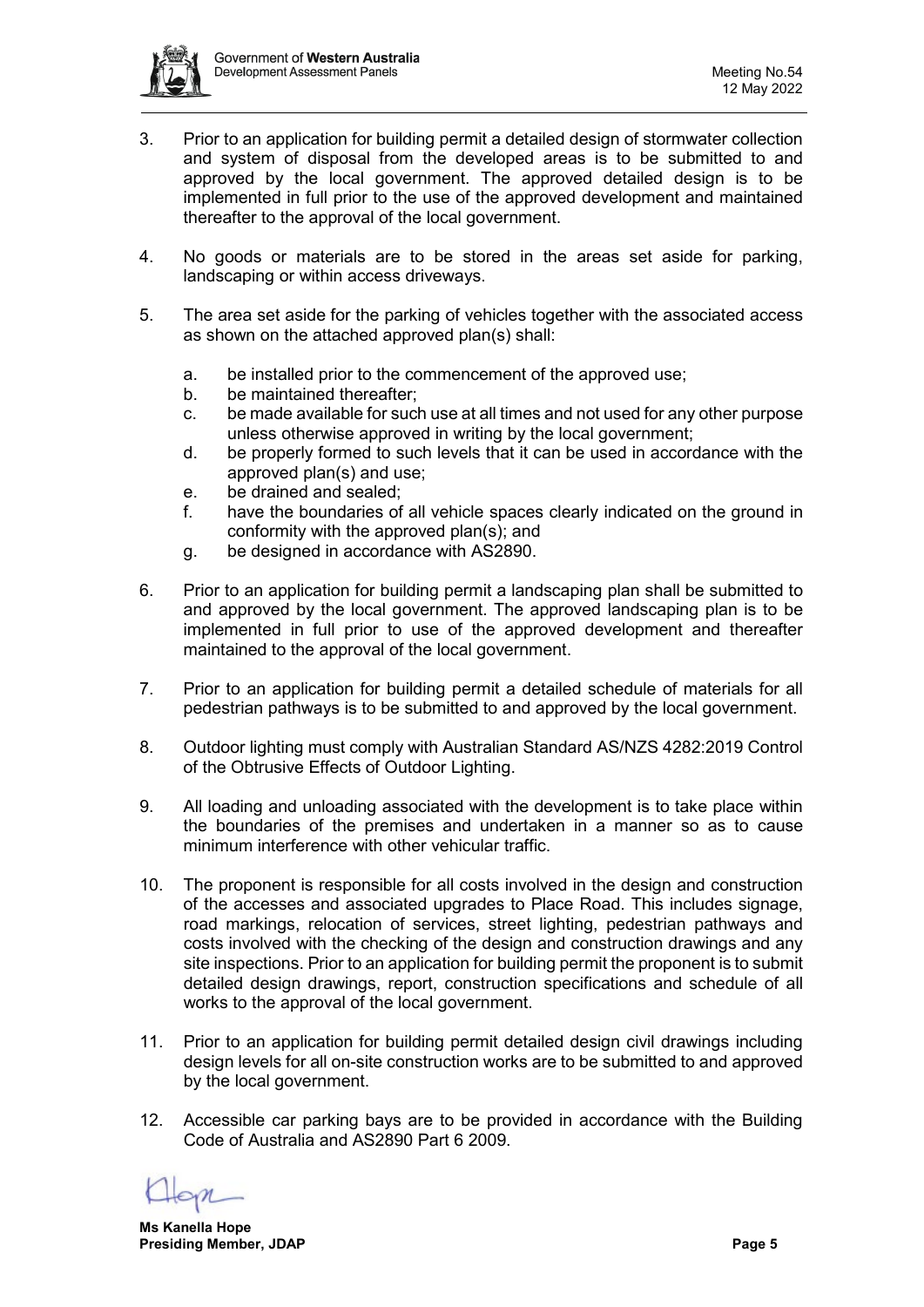

- 13. A Waste Management Plan must be submitted to and approved by the local government prior to lodging an application for a building permit. The plan must include the following details to the satisfaction and specification of the local government:
	- a. the number, volume and type of bins, and the type of waste to be placed in the bins;
	- b. details on the future ongoing management of the bins and the bin storage areas, including cleaning, rotation and moving bins to and from the bin collection areas; and
	- c. frequency of bin collections.

Once approved, the landowner/proponent is required to ensure the Waste Management Plan is implemented at all times to the satisfaction of the local government.

- 14. Redundant vehicle crossovers (including the bituminised car parking) to be removed and the kerbing and verge reinstated with dual use pathways or landscaping to the satisfaction of the local government.
- 15. Fuel delivery trucks are restricted to a maximum length of 17 metres in accordance with the 'Swept Path Analysis for Semi-Trailer', as per attachment 7 entering the site by left hand turn in only via Place Road and exiting the site by left hand turn out only via North West Coastal Highway.
- 16. Prior to the commencement of any works on site, a Construction Management Plan shall be prepared and submitted for approval by the local government and thereafter implemented to the satisfaction of the local government. The Construction Management Plan shall detail how the following matters will be managed during the construction phase:
	- a. minimises the impact of the approved development on the amenity of the locality due to the transportation of materials to and from the site;
	- b. ensures the use of buildings, works and materials on the site do not generate unreasonable levels of noise, vibration, dust, drainage, wastewater, waste products and reflected light;
	- c. details the management applicable to construction traffic movement, occupational health and safety, signage, dust management and environmental management in relation to the approved development; and
	- d. incorporates any suggested management measures from accompanying technical assessment reports.
- 17. The acoustic wall adjoining Lot 3 (No. 204) Place Road, Wonthella and Lots 59 & 60 (No. 203 & 205) First Street, Wonthella as shown on the attached approved plans shall be constructed prior to occupation and/or use of the approved development to the approval of the local government.
- 18. The landowner/proponent from time to time is responsible to ensure that all installations, activities and processes associated with the development are carried out at all times and in all respects in accordance with the Noise Assessment Report dated 12 May 2021 prepared by Eco Acoustics as lodged with the local government.

**Ms Kanella Hope Presiding Member, JDAP Page 6**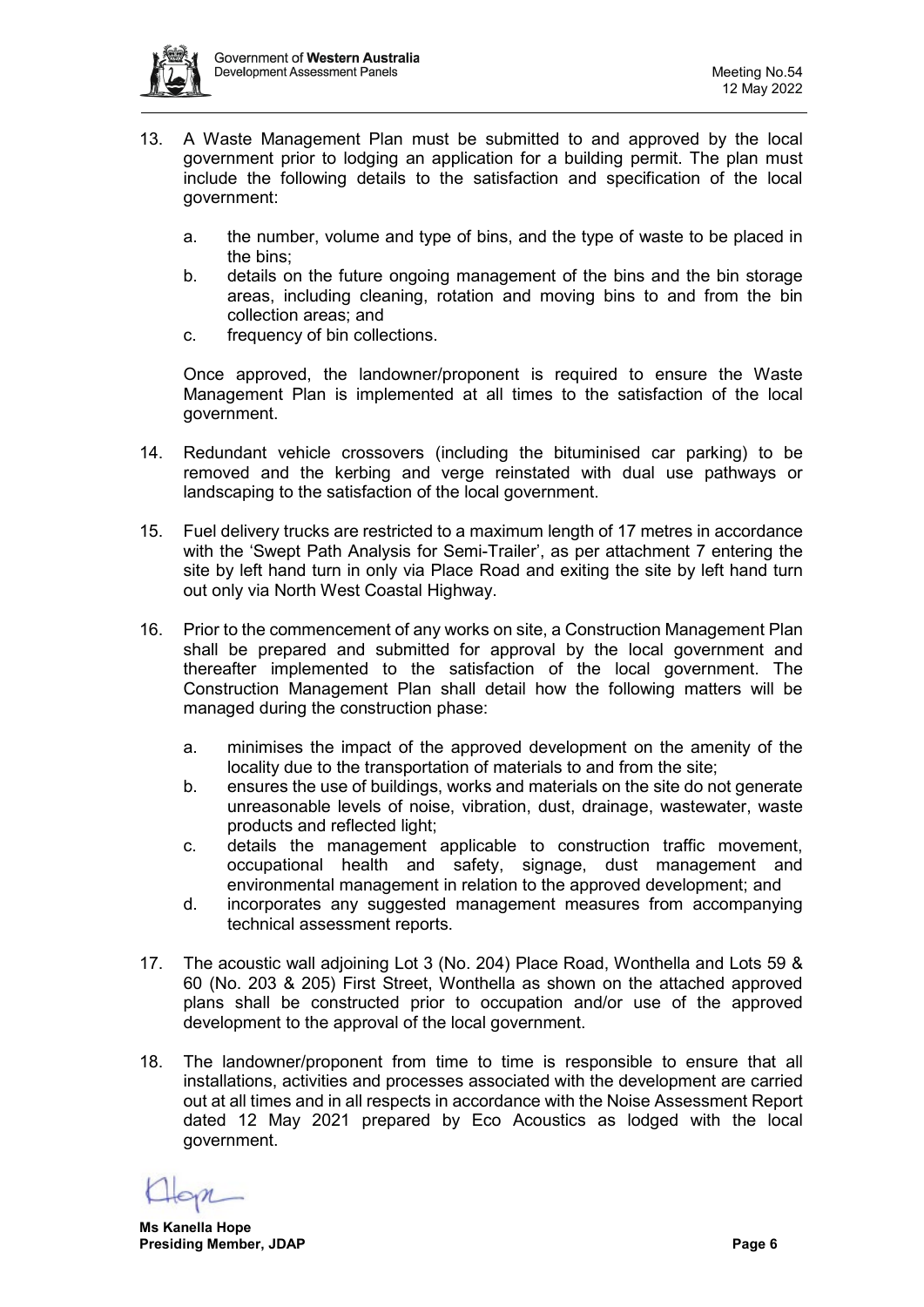

- 19. The area set aside for the parking of bicycles as shown on the attached approved plan(s) shall:
	- a. be installed to the approval of the local government prior to the commencement of the approved use;
	- b. be maintained thereafter to the approval of the local government;
	- c. be designed in accordance with AS2890.3.
- 20. Prior to an application for a building permit a detailed traffic signage and line marking plan for the development site is to be submitted to and approved by the local government.
- 21. The finish of the acoustic wall on the affected landowners side Lot 3 (No.204) Place Road, Wonthella is to have a cream colour finish to the satisfaction of the local government.
- 22. All mechanical service systems are to be designed and installed to prevent emitted noise levels from exceeding the relevant decibel levels as set out in the Environmental Protection (Noise) Regulations 1997.
- 23. The final art work design for the wall of the 'X' Convenience Store facing Place Road is to be submitted to and approved by the local government and installed prior to an application for an occupancy permit.
- 24. Any signage is to be positioned and shielded as not to cause any direct, reflected or incidental light to encroach beyond the property boundaries or cause any glare nuisance to any nearby residents or passing motorists.
- 25. Illuminated sign panels are not permitted to emit a flashing light or scroll.
- 26. A Fuel Delivery Management Plan is to be prepared to the satisfaction of the local government of which shall include;
	- a. all refuelling shall occur outside of the AM and PM peak period to minimise traffic impact;
	- b. the recommendations of the Noise Assessment Report dated 12 May 2021 prepared by Eco Acoustics as lodged with the local government.

#### **Advice Notes:**

- a. With regard to condition number 11, the detailed design civil drawings and the detailed schedule of all works must include (but is not limited to) pedestrian pathways, pram ramps, vehicle and pedestrian crossings and any lighting upgrades.
- b. If an applicant or owner is aggrieved by this determination, there is a right of review by the State Administrative Tribunal in accordance with the Planning and Development Act 2005 Part 14. An application must be made within 28 days of the determination.

**Ms Kanella Hope Presiding Member, JDAP Page 7**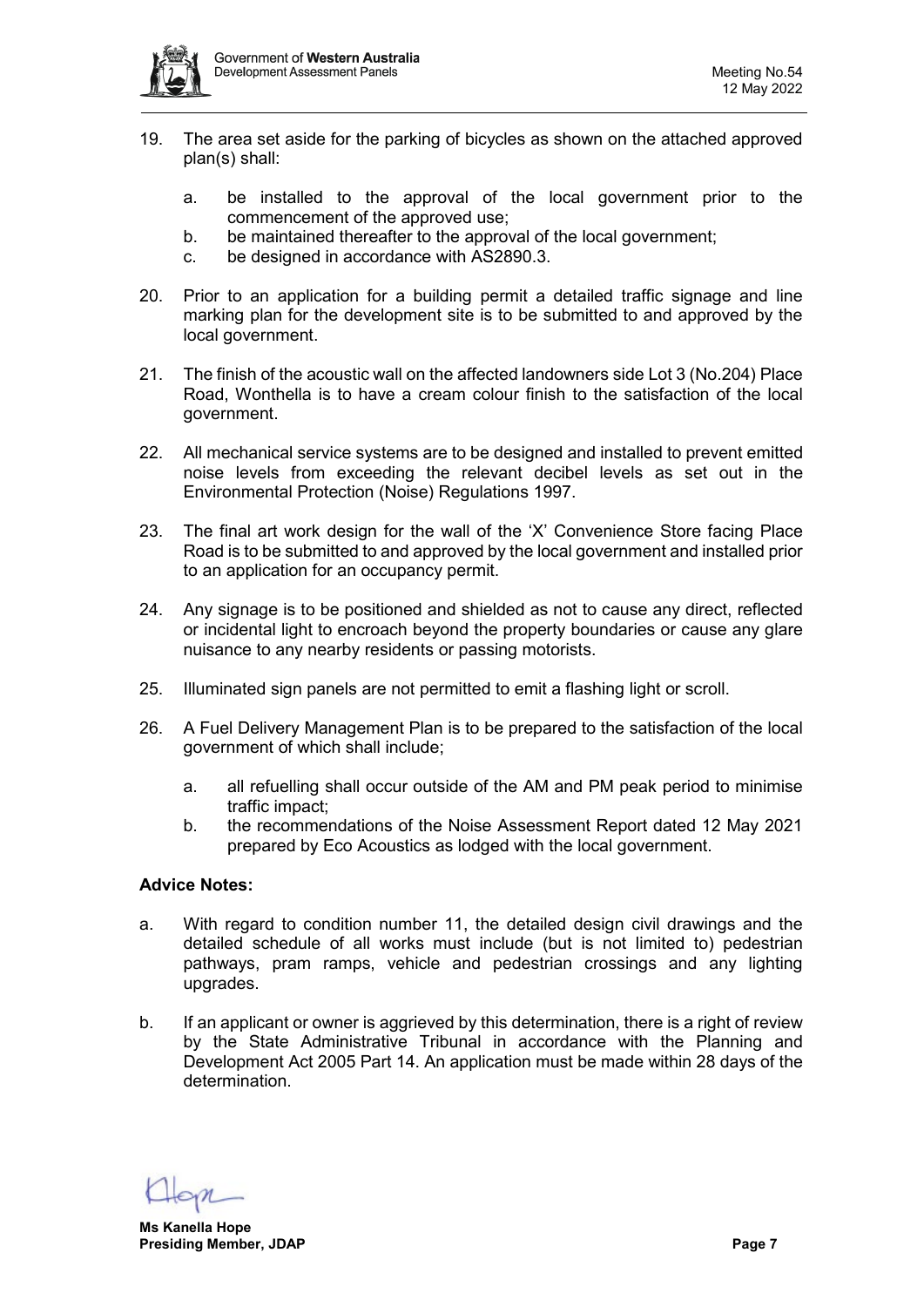

- c. The proponent at the time shall be responsible to compensate the local government for the repair of (or shall if the local government so agrees repair) any facility existing on the road reserve adjacent to the site which is damaged in the process of construction, establishment or installation of the development.
- d. The proponent must obtain Main Roads WA approval prior to any works being undertaken in the North West Coastal Highway Road reserve.
- e. Crossing place(s) are required to be installed to the approval of the local government.

Where an approval has so lapsed, no development shall be carried out without further approval having first been sought and obtained, unless the applicant has applied and obtained Development Assessment Panel approval to extend the approval term under regulation 17(1)(a) or local government approval under regulation 17A of the Planning and Development (Development Assessment Panels) Regulations 2011.

#### **The Report Recommendation was put and CARRIED UNANIMOUSLY**

**REASON:** The panel extensively considered the implications of the amended proposal and overall was satisfied this matter was suitable to be considered as a Form 2, and that the additional changes to the development were suitably justified and not significant departures from the original approval. The Panel acknowledged that the drive-through facility would lead to an increase in traffic as stated in the Applicant's Transport Impact Statement, however the increase would be minor and no changes to the proposed access arrangements are required.

The panel was also of the view that a new TIA was not warranted; that the 17m truck swept path, site layout and drive thru queue arrangements were satisfactory; that the adjusted built form was an improved presentation to the street frontage; and that the drive thru component was limited (as also agreed by the applicant), to use only for the sale of hot drinks by virtue of being part of the service station and convenience store approval as distinct to a fast food or take away land use.

The Panel also noted Main Roads WA future intention of upgrading the intersection of North West Coastal Highway and Place Road to improve broader traffic safety.

**Ms Kanella Hope Presiding Member, JDAP Page 8**